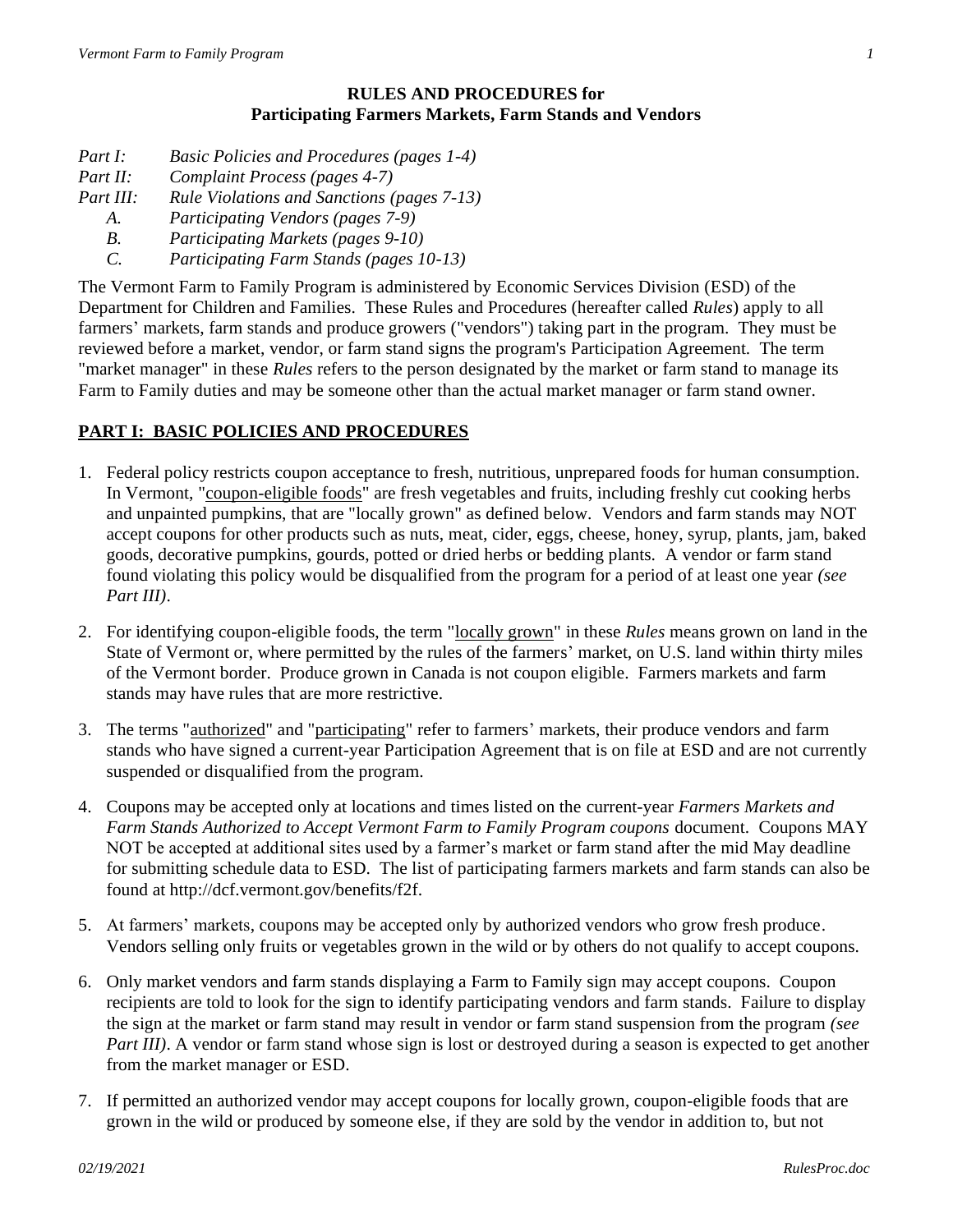instead of, produce that s/he grew.

- 8. Authorized vendors and farm stands may not redeem coupons accepted by, or on behalf of, unauthorized vendors.
- 9. When a vendor or farm stand sells both eligible and ineligible fresh produce, produce that is not locally grown must be segregated from the coupon-eligible foods and displayed with a sign stating that it may not be bought with Farm to Family coupons.
- 10. To be authorized to accept coupons at a market, all eligible produce growers must sign a Vendor Participation Agreement to abide by these *Rules*. The Agreement is good for only one summer/fall market season.
- 11. Each completed market agreement, farm stand agreement, or vendor participation agreement will show a unique number assigned to them by ESD. This number is only valid for one season unless eligible for a three-year agreement. Three-year agreements are currently only offered to markets in good standing with the program after their initial year of enrollment.
- 12. The farm stand or vendor number is only valid of one season and must be written on each individual coupon accepted for the coupon to qualify for cash redemption.
- 13. Participating farm stands can also be a vendor at participating markets. Farm stands that wish to enroll as a farmer's market vendor will enroll as a vendor for the season through vendor pre-enrollment or standard vendor enrollment. This enrollment is separate from the farm stand enrollment.
- 14. Vendor Pre-Enrollment: In April, ESD sends vendors enrolled in the prior-year program a mailing urging them to sign and return a Pre-Enrollment Vendor Participation Agreement, plus the *Rules*. In June, ESD gives participating markets a list of vendors who pre-enrolled for that year. ESD also sends each preenrolled vendor their fully signed Agreement assigning them a vendor number good at any participating farmers market that year, a list of the authorized market and farm stand sites, and a new Farm to Family sign if requested. The pre-enrollment option expires in May and is only available to vendors enrolled in the program the previous year.
- 15. Enrollment of Non-PreEnrolled Vendors: All other vendors, including prior-year vendors who missed the pre-enrollment deadline, are enrolled by the market manager by signing a Single Market Vendor Participation Agreement applicable only to that market. The manager will give this form to the vendor with a copy of the *Rules* and program sign if needed and send the signed Agreement to ESD on the vendor's behalf. A non-preenrolled vendor wanting to accept coupons at more than one market must repeat this process at each market and get/use a different vendor number for coupons accepted at each market.
- 16. Each authorized market must have a process to promptly hear and respond to an appeal by a vendor of coupon-eligible foods whose request to participate in the Farm to Family Program is denied by the market. This appeal process would not apply to a vendor who is not a member of the market or otherwise permitted to vend at the market, or who is ineligible according to these *Rules*.
- 17. Coupons have a face value of \$6.00 and should be treated like cash. Vendors and farm stands should quickly void each coupon accepted by writing their vendor numbers on them and store the coupons in a secure location to protect coupons from loss or theft prior to redemption.
- 18. A coupon theft should be reported to the police. If coupons are stolen from a coupon distributing agency or recipient, the program will not penalize a vendor, market or farm stand redeeming such coupons accepted in good faith that the customer had obtained the coupons legitimately.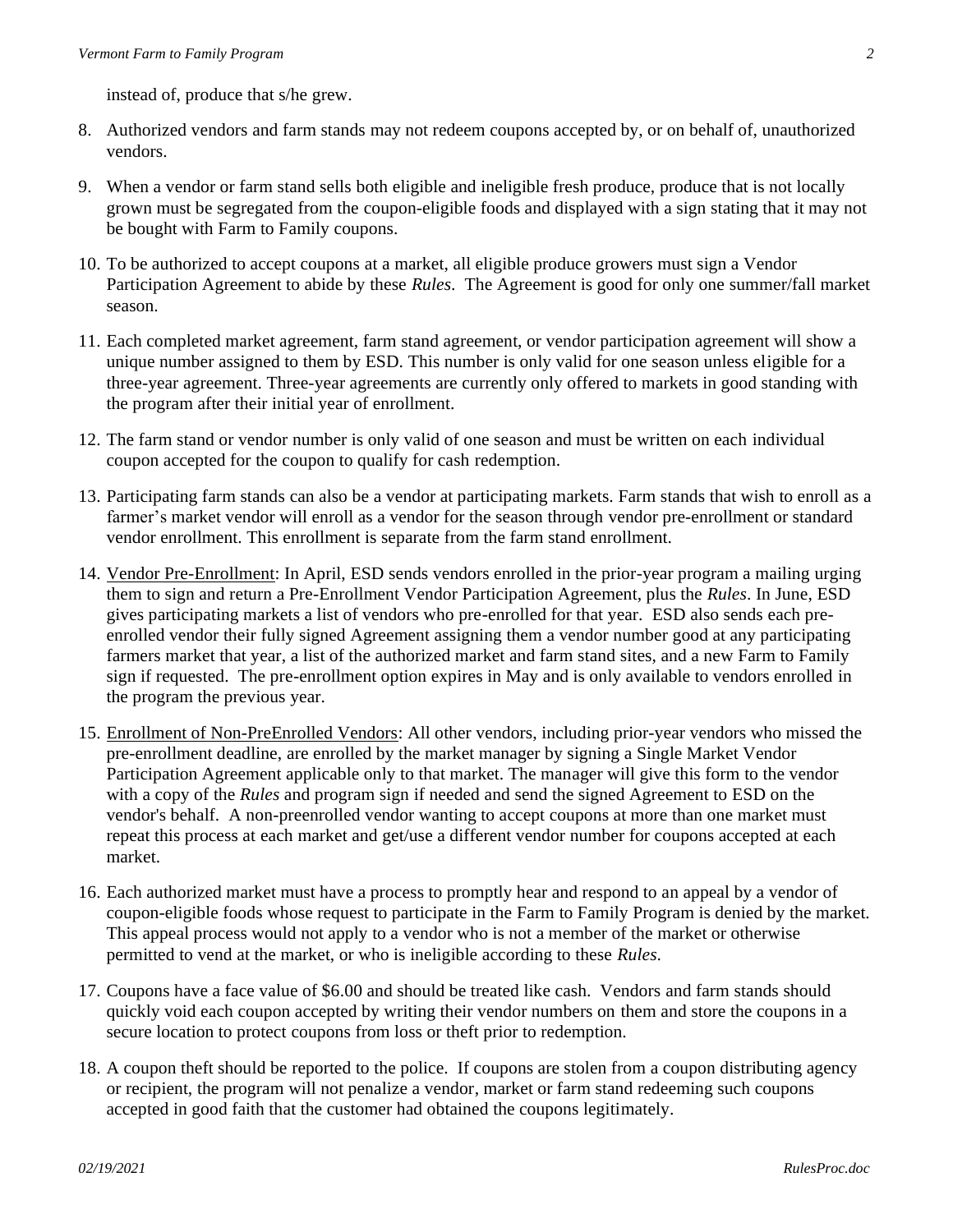- 19. No state or local taxes may be collected for coupon purchases.
- 20. Under no circumstances may shoppers be given cash or ineligible products as "change" for a coupon. *(See Part III regarding disqualification.)* There are no exceptions. A shopper wanting only a small amount of fresh produce may need and welcome the vendor or farm stands' advice on how to prepare or store larger quantities.
- **21. Vendors or farm stands must offer eligible foods to coupon shoppers at no more than the price charged to other customers. If the price of a sale is less than the value of a coupon, the vendor or farm stand must offer the coupon shopper additional fruits or vegetables to make up the difference.**
- 22. Vendors and farm stands may accept cash for sales to coupon shoppers. For example, a \$6.35 purchase may be made with one coupon and 35 cents.
- 23. No person shall, on the grounds of race, color, national origin, sex, religious creed, disability, age, political beliefs, or reprisal or retaliation for prior civil rights activity, be denied participation in, or otherwise subjected to discrimination under this Program *(see Part II)*.
- 24. Vendors and farm stands must offer coupon shoppers the same courtesies offered to other customers and may be suspended from the program if they violate this policy. Vendors and farm stands should assume that any customer with coupons obtained them legitimately. Relatives or friends may do the shopping for a coupon recipient.
- 25. **Coupons may not be accepted after October 31.** Expired coupons must be refused and will not be redeemed for cash. The last day vendors may submit coupons to the market for redemption is five days after the market's closing day (sooner if required by the market), or November 5, whichever comes first.
- **26.** Markets and farm stands must abide by the current Farm to Family *Financial Policies and Procedures.* Markets and farm stands need to submit their last batch of coupons for payment **fifteen (15) days after the market or farm stand closes for the season, or November 10**, whichever is first. **The State will not reimburse a market or farm stand for any coupons that are delivered or mailed to ESD later than November 10.**
- 27. Program redemption payments are made to a farmer's market, farm stand, or the market or farm stands' sponsoring organization, and not to any individual.
- 28. The market is responsible for, within a week of receiving a redemption payment, paying participating vendors face value for each valid coupon accepted at the market. Program payments from the State simply reimburse markets for coupon redemption payments the markets made to their vendors.
- 29. The program will not reimburse a market or farms stand for a coupon that expired in a previous year, even if the market or farm stand redeemed it, believing that the coupon was still valid.
- 30. Vendors must redeem coupons at the market where they accepted the coupons.
- 31. Vendors should give coupons to the market manager for redemption no later than one week from when they were accepted.
- 32. ESD requires markets and farm stands to submit coupons for reimbursement on a steady basis to enable ESD to track coupon redemption patterns and assess annual redemption. If a market lacks sufficient funds to pay a vendor immediately for coupons, the market may accept the coupons and, after counting the coupons and verifying that all are valid and bear valid vendor numbers, give the vendor a signed batch slip or other receipt identifying the vendor number, date, and total dollar value of the coupons. The market must pay any such "IOU" amount to the vendor within four weeks. For all coupon payments to vendors,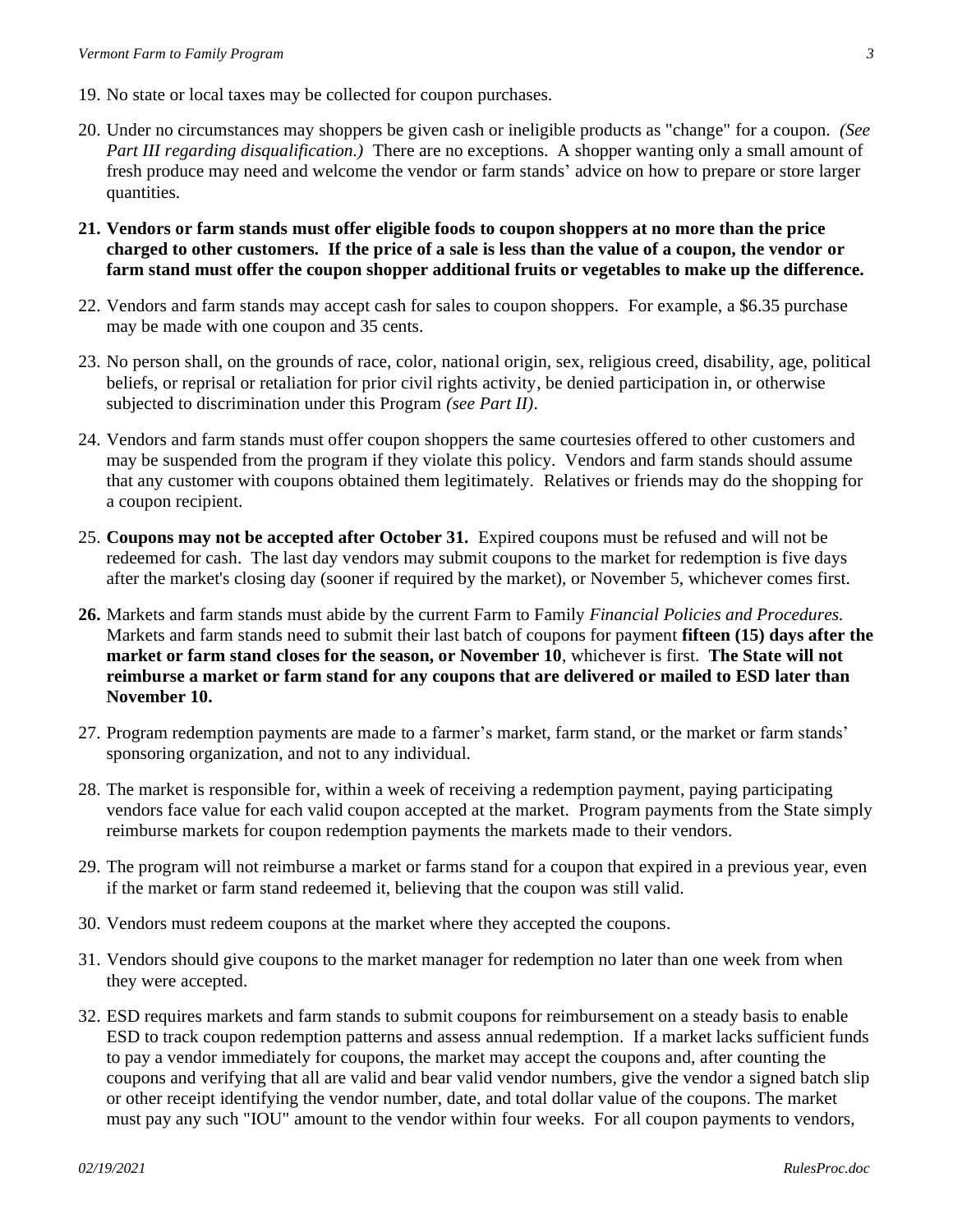market records need to show the date of payment, vendor number, amount, and payment method, i.e., by canceled check to the vendor or by the vendor's signature on a cash receipt or other redemption record. ESD makes forms available to markets for this purpose.

- 33. Every coupon accepted must be marked with a valid vendor or farm stand number, even when batched with a slip identifying the vendor or farm stand. The market manager must verify that coupons are correctly counted and numbered before sending them to ESD. The program cannot pay for a coupon lacking a valid vendor or farm stand number.
- 34. Participating markets, farm stands, and vendors will be monitored by ESD, and possibly by representatives of the U.S. Department of Agriculture, for compliance with program guidelines. Monitoring may include undercover coupon purchases. ESD may arrange to inspect a food production site where a farm stand or vendor is suspected of accepting coupons for foods that are not locally grown.
- 35. At any point during the season, a vendor or farm stand receiving a Notice of Suspension from the program must immediately remove any Farm to Family sign from his/her market display and stop accepting coupons until further notice. *(See Part III)*
- 36. The State may establish a claim for a payment made to a market, farm stand or vendor for coupons redeemed in violation of these *Rules*.
- 37. Farmers markets are self-governing and may expel a vendor from the market, in which case the vendor would no longer qualify to redeem coupons through that market. Market managers are expected to monitor Farm to Family activities at the site to ensure that all eligible vendors are informed about the program, that interested eligible vendors are promptly enrolled, that participating vendors are displaying Farm to Family signs, and that the program is working smoothly and according to its rules. Only ESD may disqualify an authorized vendor from the program if the vendor is still active at the market and selling coupon-eligible foods *(see Part III)*. However, market managers should refuse coupons submitted by vendors if the manager knows the coupons were accepted improperly, after the coupon expired, or for ineligible goods, and should notify ESD if they suspect a vendor may be violating program policies.

# **PART II: COMPLAINT PROCESS**

Market vendors should report any problems related to the coupon program to the market manager. Most issues can be worked out locally, without involving public officials, or through procedural changes that result from communications among state, local agency, and farmers market personnel. If a problem cannot be resolved satisfactorily through these means, the following policy applies:

# *1. HOW TO FILE A COMPLAINT*

A person with a complaint may call the ESD Farm to Family Coordinator at 802-241-0955. Anyone concerned about the cost of the phone call should mention that it is a long-distance call about the Farm to Family Program and ask for a return call. ESD will document the complaint and any actions taken. A person wanting to file a written complaint may use the Complaint Report form given to participating markets and local coupon distributing agencies, or may write to:

> *Vermont Department for Children and Families Economic Services Division ATTN: 3SquaresVT Farm to Family 280 State Drive, HC1 South Waterbury, VT 05671-1020*

A local agency or market may file a Complaint Report on behalf of an individual who does not want to file a complaint independently. Send the report as quickly as possible to the above address.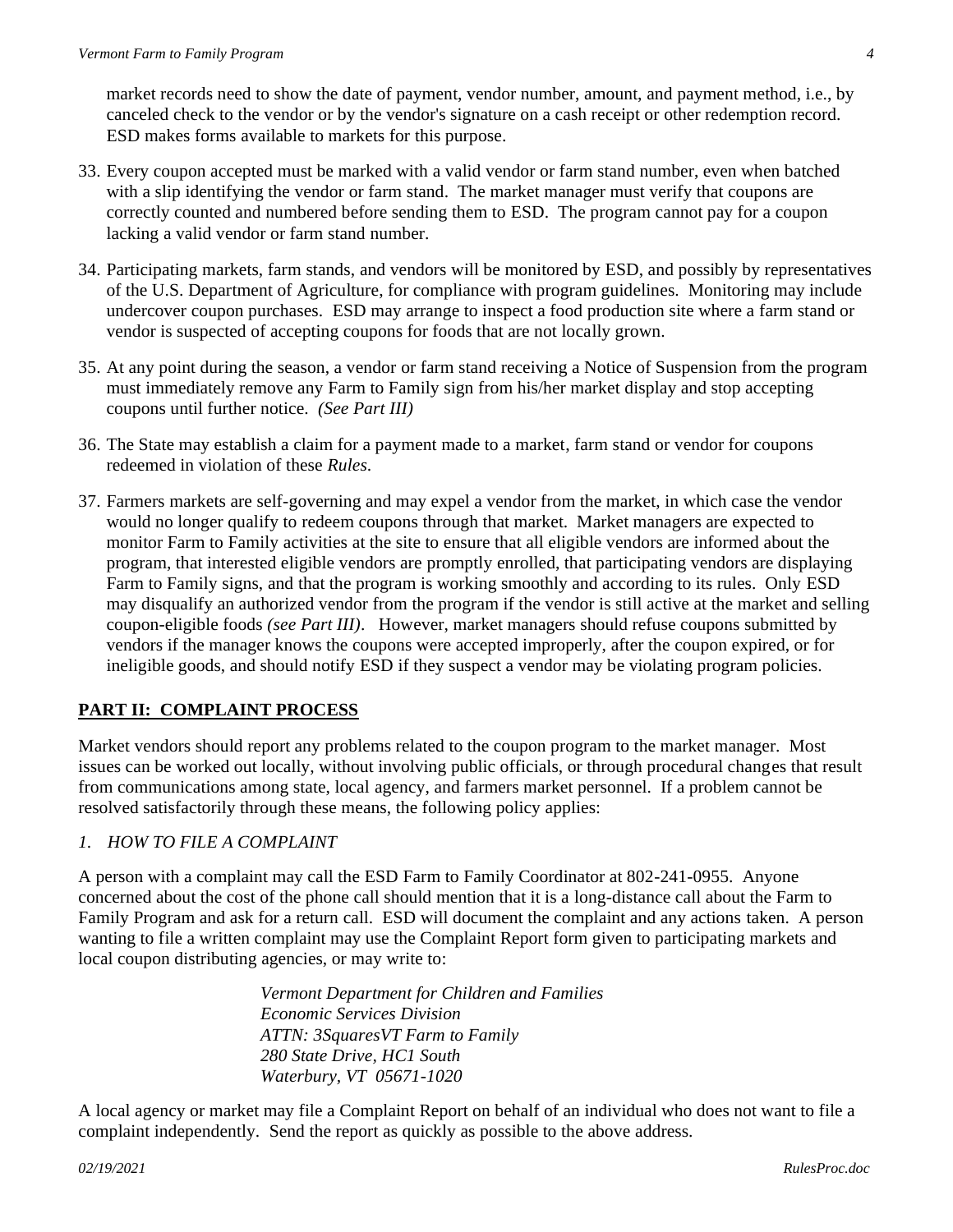Farm to Family is supported by federal U. S. Department of Agriculture (USDA) funds, so ESD would refer a complaint alleging discrimination on the basis of race, color, national origin, or age to the USDA Office of Adjudication for investigation. The current USDA policy on nondiscrimination reads:

*In accordance with Federal civil rights law and U.S. Department of Agriculture (USDA) civil rights regulations and policies, the USDA, its Agencies, offices, and employees, and institutions participating in or administering USDA programs are prohibited from discriminating based on race, color, national origin, sex, disability, age, or reprisal or retaliation for prior civil rights activity in any program or activity conducted or funded by USDA.* 

*Persons with disabilities who require alternative means of communication for program information (e.g., Braille, large print, audiotape, American Sign Language, etc.), should contact the Agency (State or local) where they applied for benefits. Individuals who are deaf, hard of hearing or have speech disabilities may contact USDA through the Federal Relay Service at (800) 877-8339. Additionally, program information may be made available in languages other than English.* 

*To file a program complaint of discrimination, complete the USDA Program Discrimination Complaint Form, (AD-3027) found online at: http://www.ascr.usda.gov/complaint\_filing\_cust.html, and at any USDA office, or write a letter addressed to USDA and provide in the letter all of the information requested in the form. To request a copy of the complaint form, call (866) 632-9992. Submit your completed form or letter to USDA by mail: U.S. Department of Agriculture Office of the Assistant Secretary for Civil Rights 1400 Independence Avenue, SW Washington, D.C. 20250-9410; fax: (202) 690-7442; or email: program.intake@usda.gov.* 

# *This institution is an equal opportunity provider.*

A person alleging discrimination on the basis of race, color, national origin, sex, religious creed, disability, age, political beliefs, or reprisal or retaliation for prior civil rights activity needs to contact USDA directly (see above) instead of filing the complaint through the program coordinator at ESD.

### *2. ACTION ON COMPLAINTS*

Action on a complaint to ESD will occur no later than five working days from the date the written or verbal complaint is received. The process generally depends on the type of complaint.

Where the problem involves organizational issues within a market or farm stand, the complaint should be directed to ESD only if it relates to Farm to Family operations. The VT Agency of Agriculture, Food and Markets may be able to advise farmers markets and vendors regarding other matters, such as market governance.

Where the problem involves access to coupons or behavior of coupon shoppers, the complaint process should be reserved for fixable or chronic problems. The program budget and federal policies limit the number of coupons available, what they may purchase and where they may be redeemed, and income or age eligibility for coupons. Although every coupon recipient is informed how and where the coupons may be spent, agencies cannot control human nature. No amount of instruction will prevent an occasional shopper from forgetting or misunderstanding the rules or asking to buy ineligible products with the coupons.

ESD encourages contact between farmers markets, farm stands, and coupon distributing agencies (Community Action or Health offices) to share information or plan promotional events. However, markets should direct a complaint about customer access to coupons or an apparent lack of information about how to use the coupons to the program coordinator at ESD, rather than to a local agency. The coordinator may be able to respond immediately or may contact the appropriate coupon distributing agency. The local agency may contact the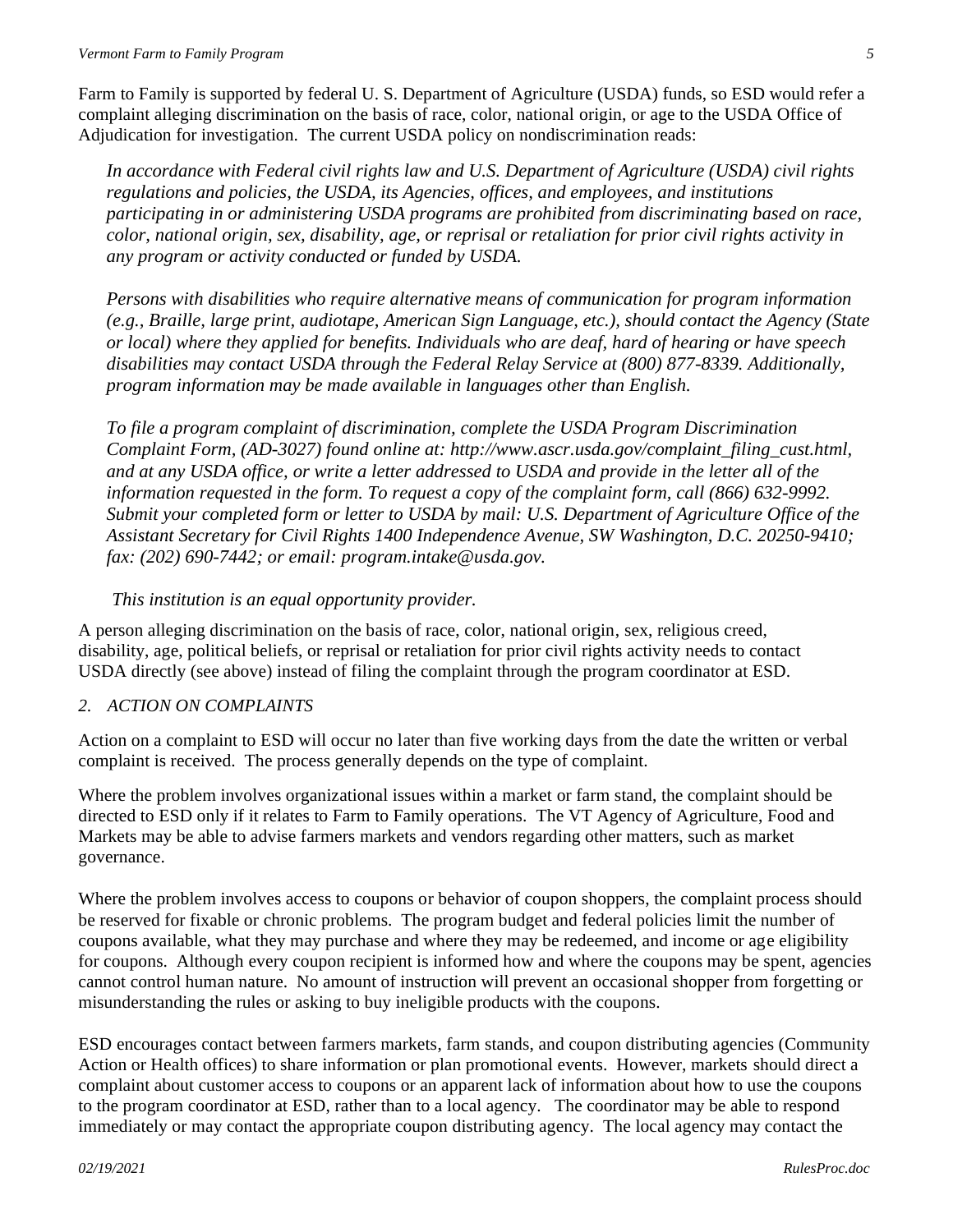market or farm stand to discuss the matter and try to arrive at a common understanding or resolution of the problem.

ESD would forward any complaint related to discrimination on the basis of race, color, national origin, or age to the USDA Office of Adjudication (see above) for investigation. Where the complaint alleges discrimination on the basis of sex or disability, ESD will act on the complaint within five working days and respond to the plaintiff within thirty days after the complaint is received. If the complaint is against a farmer's market, farm stand or a market vendor and does not relate directly to the Farm to Family Program, ESD will refer the complaint to the VT Agency of Agriculture, Food and Markets for investigation. A complaint involving local Health Department personnel will be referred to the VT Department of Health. The use of this procedure does not preclude the plaintiff from directing a discrimination complaint to the Vermont Human Rights Commission.

# *3. CONFIDENTIALITY*

The identity of any person filing a complaint will be kept confidential except to the extent necessary to conduct an investigation, hearing or judicial proceeding regarding the complaint.

# *4. ANONYMOUS COMPLAINTS*

Except in the case of a discrimination complaint *(see above*), ESD will disregard any program complaint reported by someone who refuses to be identified even under conditions of confidentiality. This applies to both written and verbal complaints.

# *5. ASSURANCE STATEMENT*

The State Agency hereby agrees that it will comply with Title VI of the Civil Rights Act of 1964 (42 U.S.C. 2000d et seq.), Title IX of the Education Amendments of 1972 (20 U.S.C. 1681 et seq.), Section 504 of the Rehabilitation Act of 1973 (29 U.S.C. 794), Age Discrimination Act of 1975 (42 U.S.C. 610 et seq.); all provisions required by the implementing regulations of the Department of Agriculture; Department of Justice Enforcement Guidelines; and FNS directives and guidelines to the effect that no person shall, on the ground of race, color, national origin, age, sex, or handicap, be excluded from participation in, be denied the benefits of, or otherwise be subjected to discrimination under any program or activity for which the Agency receives Federal financial assistance from FNS; and hereby gives assurance that it will immediately take measures necessary to effectuate this agreement.

By providing this assurance, the State Agency agrees to compile data, maintain records, and submit reports as required to permit effective enforcement of the nondiscrimination laws, and to permit Department personnel during normal working hours to review such records, books, and accounts as needed to ascertain compliance with the non- discrimination laws. If there are any violations of this assurance, the Department of Agriculture shall have the right to seek judicial enforcement of this assurance.

This assurance is given in consideration of and for the purpose of obtaining any and all Federal financial assistance, grants and loans of Federal funds, reimbursable expenditures, grant or donation of Federal property and interest in property, the detail of Federal personnel, reimbursable expenditures, grant or donation of Federal property and interest in such property or the furnishing of services without consideration or at a nominal consideration, or at a consideration which is reduced for the purpose of assisting the recipient, or in recognition of the public interest to be served by such sale, lease, or furnishing of services to the recipient, or any improvements made with Federal financial assistance extended to the State Agency by the Department. This includes any Federal agreement, arrangement, or other contract which has as one of its purposes the provision of assistance such as food, cash assistance extended in reliance on the representations and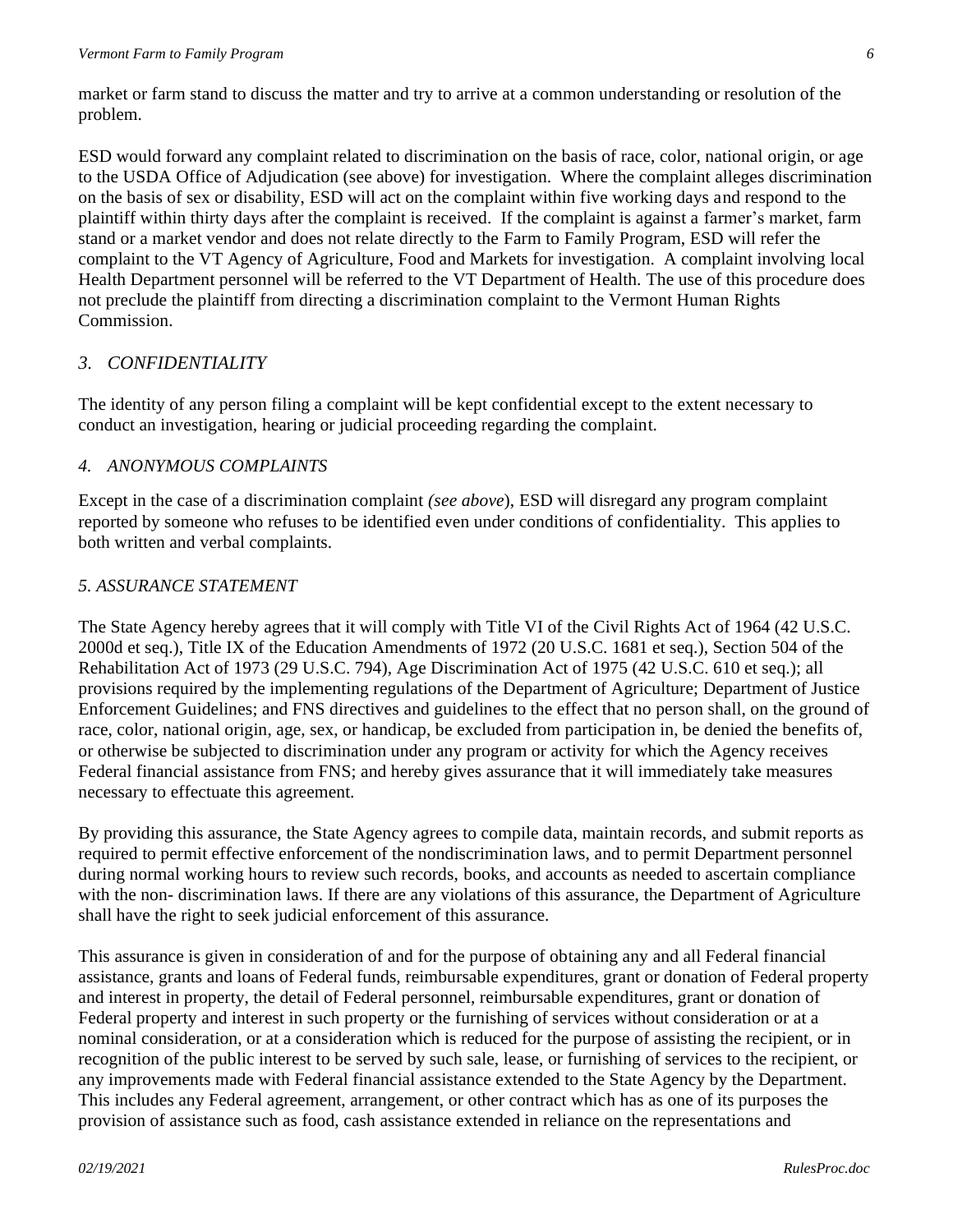agreements made in this assurance.

This assurance is binding on the State Agency, its successors, transferees, and assignees as long as it receives assistance or retains possession of any assistance from the Department. The person or persons whose signatures appear below are authorized to sign this assurance on the behalf of the State Agency.

### **PART III: PROGRAM RULE VIOLATIONS AND SANCTIONS**

### **A. VENDORS**

## 1. *RULE VIOLATIONS*

Sanctions against vendors violating program policies will be based on the nature and frequency of violations that have been substantiated by observation, compliance buys or other means. Violations applicable to an authorized vendor will be identified as either Preliminary, Class I or Class II:

**Preliminary** violations will result in a verbal warning from the state to the violating vendor and applicable market manager and will be documented in the program files for that vendor and market. The third substantiated instance of a preliminary violation during a season will constitute a Class I violation. A preliminary violation is:

a) Failure to display the Farm to Family sign at the vendor's stand at the farmer's market.

Due to the nature of the preliminary violation. Vendors and Markets will be reminded of the program rule and explained the important of displaying the Farm to Family sign to increase coupon redemption and provide better customer service.

**Class I** violations will result in a verbal warning from the State to the violating vendor and applicable market manager(s) and will be documented in the program files for that vendor and market. The vendor will be invited to explain or question the violation; that response and/or any corrective actions taken will be recorded. The second substantiated instance of a Class I violation during a season will constitute a Class II violation. Class I violations, not in any priority order, include:

- a) Knowingly providing false information about the program to coupon recipients or others.
- b) Failure to abide by the program complaint process *(see Part II)*.
- c) Accepting coupons after the expiration date.
- d) Accepting coupons for fresh produce that was not grown on Vermont land or, if allowed by that farmers' market, on U.S. land within thirty miles of the Vermont border.
- e) Failure by a participating vendor to display fresh produce that is not coupon-eligible separately from the coupon-eligible foods with a sign stating that they may not be bought with the coupons.
- f) Failure to cooperate with a request from the State to inspect a production site within a reasonable period of time when the vendor is suspected of not growing any of the produce for which s/he is accepting coupons or accepting coupons for foods that are not locally grown, as defined in Part I, #2 of these *Rules*.
- g) Abusive treatment of coupon recipients, program monitors or staff, or individuals from local coupon distributing agencies. This includes making coupon shoppers wait longer to be served than cashpaying customers, offering them produce of lesser quality, or otherwise being less courteous or responsive to coupon shoppers than to other customers.
- h) Violation of any other of these *Rules* not specified as a Preliminary, Class I or Class II violation.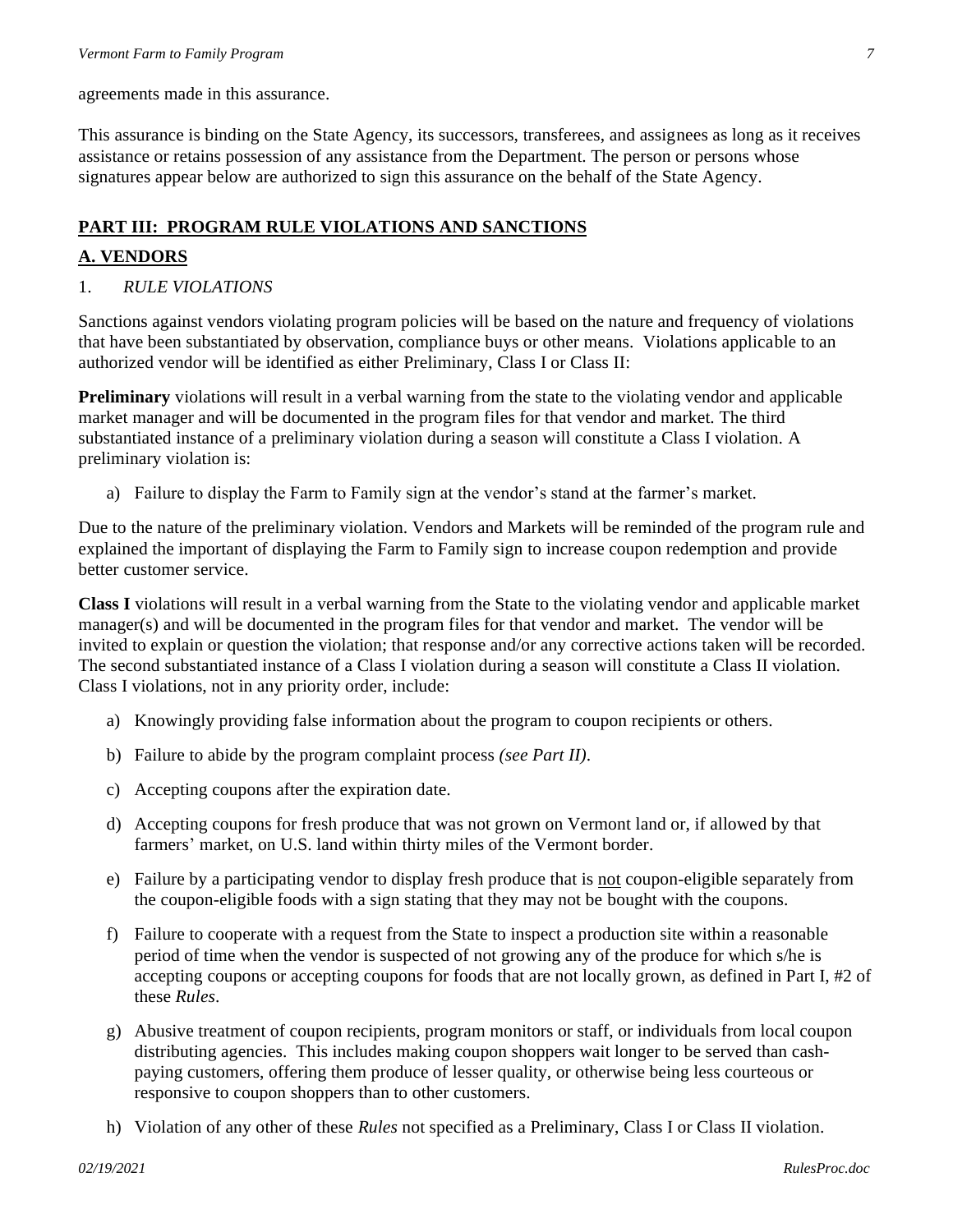**Class II** violations will result in suspension and possible disqualification from the program. Certain abuses may constitute a criminal offense, subjecting the vendor to prosecution under applicable state or federal laws. Immediately upon receipt of a "Notice of Suspension" from ESD, the vendor must stop displaying a Farm to Family sign and accepting coupons at any location for the period of suspension *(for details, see sections 2 and 3 that follow)*. Class II violations, not necessarily in any priority order, include:

- a) Giving a coupon shopper change in the form of cash or coupon-ineligible products if the price of the purchase is less than the coupon value presented.
- b) Refusing to offer additional produce to bring the total value of a purchase up to the value of coupons presented, where the price of the produce selected by the shopper is less than the coupon value.
- c) Cashing coupons for customers, or cashing coupons obtained from any unauthorized source, including coupons that were accepted by an unauthorized, suspended, or disqualified vendor.
- d) Accepting coupons for non-food items or for any purchase other than eligible foods *(see Part I, #1)*.
- e) Accepting coupons or indicating willingness to accept coupons by posting a Farm to Family sign, at any location that is not authorized to accept coupons *(see Part I, #4)* or at a participating farmers market where the vendor is not currently authorized to participate.
- f) Participating in the coupon program while selling only fruits or vegetables grown in the wild or by someone other than the vendor.
- g) Charging higher prices for coupon sales than for cash sales of those coupon-eligible foods.
- h) Discriminating against a coupon recipient on the basis of race, color, national origin, age, sex, or disability.
- i) Continuing to participate in the coupon program during a period of suspension or disqualification, including acceptance of coupons or evidence of intent to accept coupons.

### 2. *SUSPENSION AND APPEAL PROCESS*

Suspensions will be invoked under these circumstances:

- a) The second instance of any Class I violation during a season.
- b) The first instance of any Class II violation during a season.

A "Notice of Suspension" will be sent to the vendor. Participating markets at which the vendor is active will be notified that the vendor is under suspension and must immediately stop accepting coupons at all markets, pending the outcome of any appeal. If the event leading to the suspension is uncontested or substantiated, the vendor automatically will be disqualified at the end of the suspension period, or immediately following completion of the appeals process described below, whichever is later.

Suspensions take effect on the date they are postmarked and will be in force for a maximum of fifteen (15) days, during which time the vendor may appeal the decision. This appeal should be directed to the Farm to Family Program Coordinator *(mailing address on page 4)* and may be expressed in writing or verbally. The vendor may request a meeting with the Coordinator to discuss the sanction and to present additional relevant information. This action may result in immediate lifting of the suspension if it is determined that the event leading to the suspension cannot be substantiated. The vendor may be permitted to participate under probation for the rest of the season if circumstances exist which do not justify disqualification.

If the vendor believes there is inadequate substantiation of the charge or extenuating circumstances justify a decision other than probation or disqualification, the vendor may request a hearing before a three-person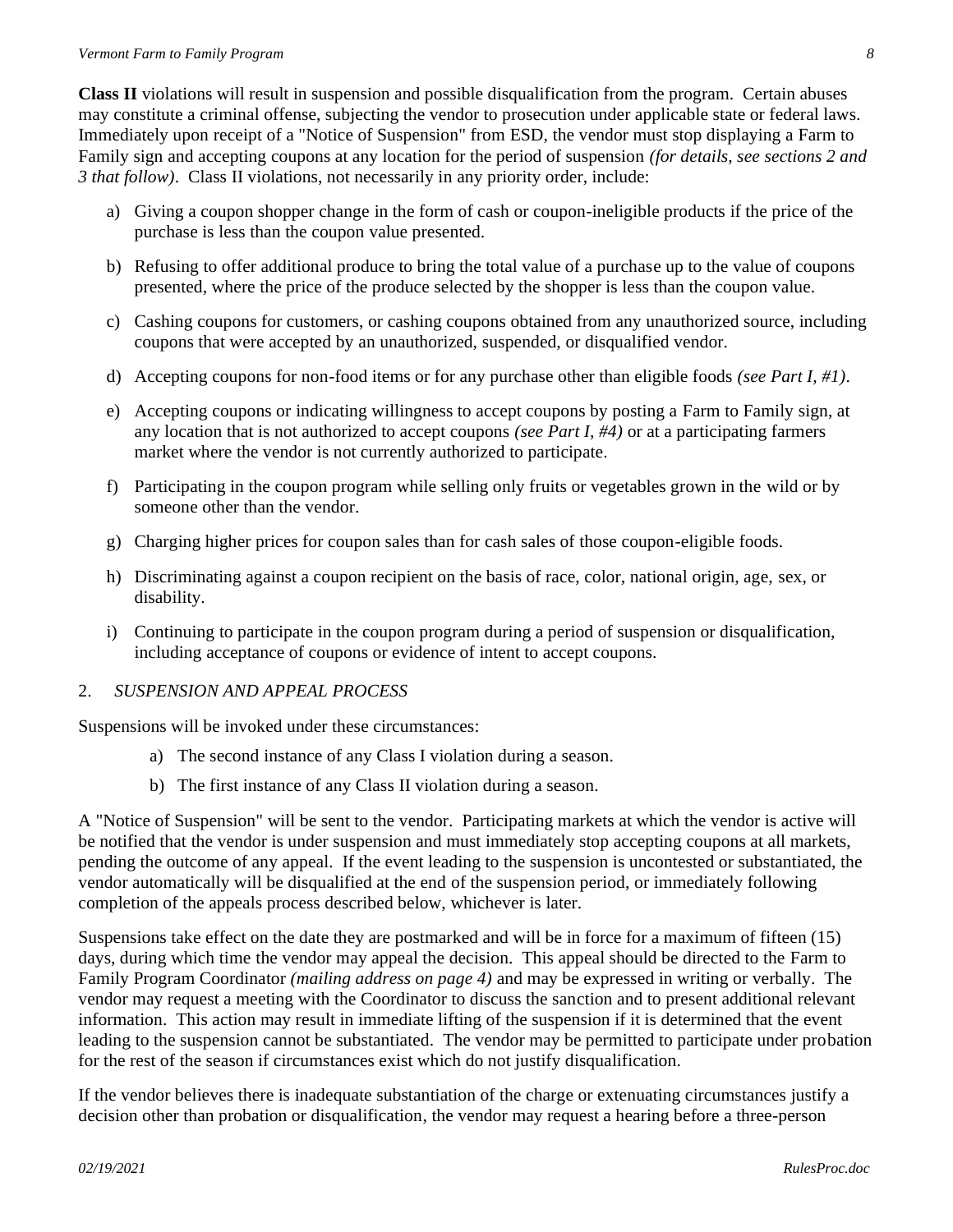Appeals Committee. This committee will comprise representatives or designees of the state Department of Health and ESD and be chaired by the ESD Food and Nutrition Program Director or designee. If a hearing is granted by a majority of that Committee, it will occur within three weeks after the request is received. The hearing may result in the suspension being lifted or sustained or lifted with the vendor placed on probation for the remainder of the season. Commitment of any additional substantiated violation of program rules and procedures by a vendor on probation will result in the vendor's immediate disqualification from the Program.

Upon completion of the appeal process, ESD will provide to the vendor and applicable farmers markets written notification of the suspended vendor's participation status.

# 3. *DISQUALIFICATION*

Disqualification shall follow the suspension period if a Class II violation is substantiated. A vendor disqualified at any point during a season is disqualified for the remainder of that calendar year and for the following full year. All participating farmers markets will be notified in writing of the disqualification.

Continued participation by a disqualified vendor at a market after the market was notified of the disqualification, including acceptance or evidence of intent to accept coupons at the market, may result in suspension of the entire market from the program for the remainder of the season.

At the end of the disqualification period, the vendor may reapply for participation. Upon reauthorization, the vendor will be on probation for one full season. Any single substantiated Class I or Class II violation committed during the probationary period may result in automatic disqualification.

# **B. FARMERS MARKETS**

As a condition of participation, the market manager is responsible for overseeing coupon program operations at the market. At a minimum, the market is expected to:

- a) Assure that the market has participating vendors offering a reasonable quantity and selection of couponeligible foods during all days and hours listed for that market in the current *Information for Coupon Shoppers* brochure. To give coupon shoppers a choice of produce vendors, the market is expected to have at least two participating vendors each of those market days.
- b) Assure that coupons are accepted only by authorized vendors, i.e., those who are not suspended or disqualified and who either: (1) are on the current-year list of pre-enrolled vendors that ESD provides to the market in June; or (2) were enrolled by the market manager by signing a current-year Single-Market Vendor Participation Agreement that the market forwarded to ESD.
- c) Assure that all participating vendors display their Farm to Family sign every market day and have copies of, understand and comply with their Vendor Participation Agreement and these *Rules*.
- d) Promptly inform any non-participating vendor of coupon-eligible foods about the program, enroll eligible vendors at the market who wish to participate in the program, and in accordance with Part I, #14 and the Market Participation Agreement, provide a speedy appeal process to any eligible vendor whose request to enroll in the program is denied by the market.
- e) Process and submit redeemed coupons in accordance with these *Rules* and the Financial Policies and Procedures provided by ESD. The market agrees to comply with those documents in signing a program Participation Agreement with ESD.
- f) Refuse to accept from any vendor a coupon that expired in a previous year, is not marked with the vendor number, or that was accepted from a customer in violation of these *Rules*.
- g) Assure that the business entity to which the Internal Revenue Service assigned the Employer Identification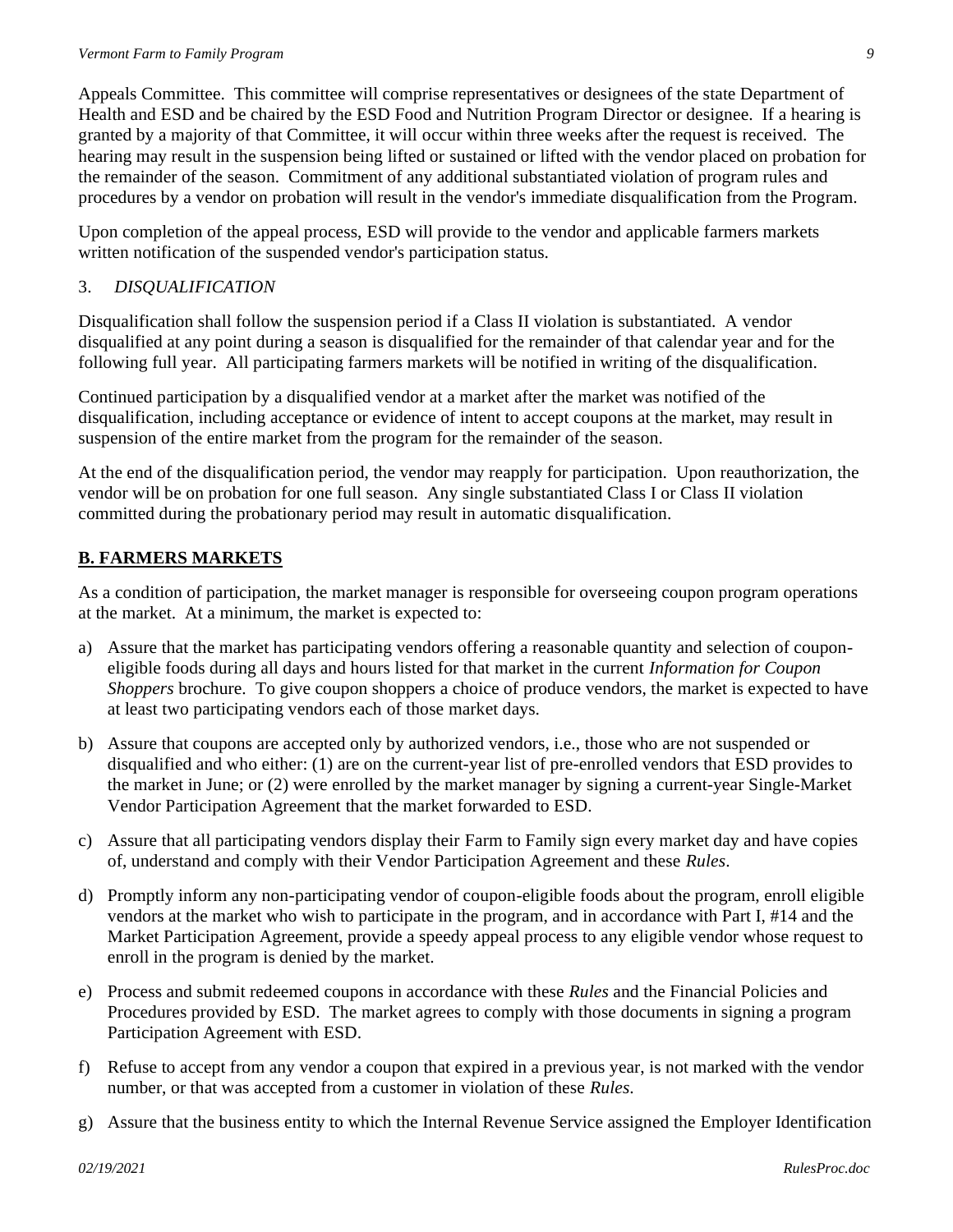Number (EIN) the market uses for Farm to Family banking purposes is, to the best of the market's knowledge, in good standing with the Vermont Department of Taxes.

## *ACTIONS AGAINST A FARMERS MARKET*

ESD reserves the right not to renew a participation agreement with a farmers' market or to terminate an agreement during a season. Termination may occur without cause after providing thirty (30) days written notice, or with cause after providing fifteen (15) days written notice. Other actions against a market may include, but not necessarily be limited to, reduction or forfeiture of future cash advances or disqualification from the program. Certain abuses, such as requesting payment for coupons obtained from unauthorized sources, may constitute a criminal offense, making the market liable to prosecution under applicable state or federal laws.

ESD may waive an action against a farmers' market if this would significantly impair the ability of the program to meet its objectives. In the event of a decision to act against a market with cause, the written notice to the market will state the adverse action, its causes, and the effective date. At the request of the market, ESD will, in conjunction with the program's cooperating agencies, hold a compliance conference with officers of the market to determine if, and/or under what conditions, the market would be permitted to continue participating in the program.

# **C. FARM STANDS**

As a condition of participation, the farm stand is responsible for overseeing coupon program operations at the stand. At a minimum, the farm stand is expected to:

- a) Assure that the farm stand is offering a reasonable quantity and selection of coupon-eligible foods during all days and hours listed for that farm stand in the current *Information for Coupon Shoppers* brochure
- b) Process and submit redeemed coupons in accordance with these *Rules* and the Financial Policies and Procedures provided by ESD. The farm stand agrees to comply with those documents in signing a program Participation Agreement with ESD.
- c) Assure that the business entity to which the Internal Revenue Service assigned the Employer Identification Number (EIN) the farm stand uses for Farm to Family banking purposes is, to the best of the market's knowledge, in good standing with the Vermont Department of Taxes.
- d) Adhere to program rules and procedures to prevent program violation, Class I or II violations listed below.

The farm stand will also act as a vendor for accepting coupons and must abide by the following to prevent program suspension:

**Preliminary** violations will result in a verbal warning from the state to the violating farm stand and will be documented in the program files for that farm stand. The third substantiated instance of a preliminary violation during a season will constitute a Class I violation. A preliminary violation is:

a) Failure to display the Farm to Family sign at the vendor's stand at the farm stand.

Due to the nature of the preliminary violation. Vendors and Markets will be reminded of the program rule and explained the important of displaying the Farm to Family sign to increase coupon redemption and provide better customer service.

**Class I** violations will result in a verbal warning from the State and will be documented in the program files for that farm stand. The farm stand will be invited to explain or question the violation; that response and/or any corrective actions taken will be recorded. The second substantiated instance of a Class I violation during a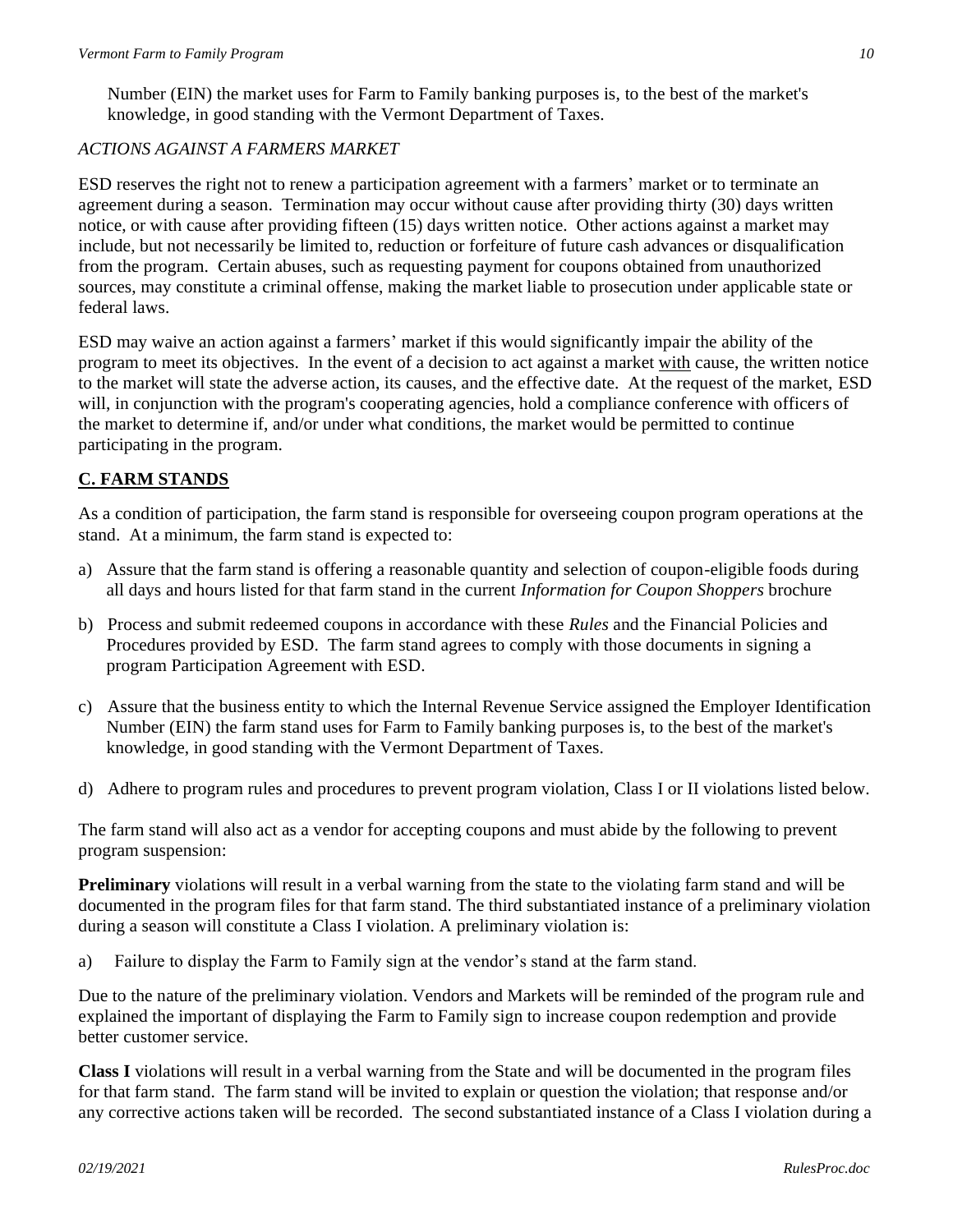season will constitute a Class II violation. Class I violations, not in any priority order, include:

- a) Knowingly providing false information about the program to coupon recipients or others.
- b) Failure to abide by the program complaint process *(see Part II)*.
- c) Accepting coupons after the expiration date.
- d) Accepting coupons for fresh produce that was not grown on Vermont land or, if allowed by the farm stand, on U.S. land within thirty miles of the Vermont border.
- e) Failure by the farm stand to display fresh produce that is not coupon-eligible separately from the coupon-eligible foods with a sign stating that they may not be bought with the coupons.
- f) Failure to cooperate with a request from the State to inspect a production site within a reasonable period of time when the farm stand is suspected of not growing any of the produce for which s/he is accepting coupons or accepting coupons for foods that are not locally grown, as defined in Part I, #2 of these *Rules*.
- g) Abusive treatment of coupon recipients, program monitors or staff, or individuals from local coupon distributing agencies. This includes making coupon shoppers wait longer to be served than cashpaying customers, offering them produce of lesser quality, or otherwise being less courteous or responsive to coupon shoppers than to other customers.
- h) Violation of any other of these *Rules* not specified as a Class I or Class II violation.

**Class II** violations will result in suspension and possible disqualification from the program. Certain abuses may constitute a criminal offense, subjecting the farm stand to prosecution under applicable state or federal laws. Immediately upon receipt of a "Notice of Suspension" from ESD, the farm stand must stop displaying a Farm to Family sign and accepting coupons for the period of suspension *(for details, see sections 2 and 3 that follow*). Class II violations, not necessarily in any priority order, include:

- a) Giving a coupon shopper change in the form of cash or coupon-ineligible products if the price of the purchase is less than the coupon value presented.
- b) Refusing to offer additional produce to bring the total value of a purchase up to the value of coupons presented, where the price of the produce selected by the shopper is less than the coupon value.
- c) Cashing coupons for customers, or cashing coupons obtained from any unauthorized source, including coupons that were accepted by an unauthorized, suspended, or disqualified market, vendor, or farm stand.
- d) Accepting coupons for non-food items or for any purchase other than eligible foods *(see Part I, #1)*.
- e) Accepting coupons or indicating willingness to accept coupons by posting a Farm to Family sign, at any location that is not authorized to accept coupons *(see Part I, #4)*.
- f) Participating in the coupon program while selling only fruits or vegetables grown in the wild.
- g) Charging higher prices for coupon sales than for cash sales of those coupon-eligible foods.
- h) Discriminating against a coupon recipient on the basis of race, color, national origin, age, sex, or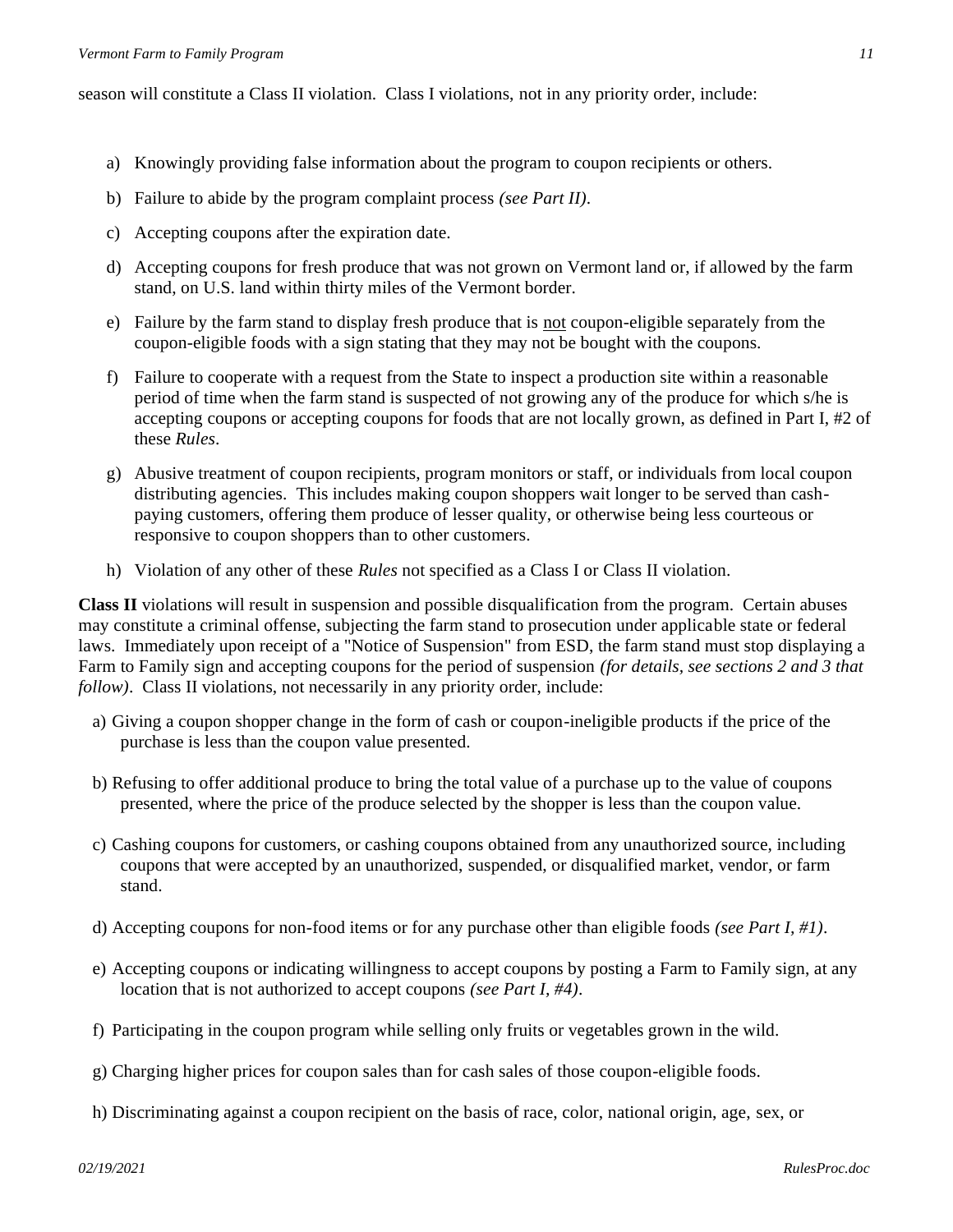disability.

i) Continuing to participate in the coupon program during a period of suspension or disqualification, including acceptance of coupons or evidence of intent to accept coupons.

## 1. *RULE VIOLATIONS*

Sanctions against farm stands violating program policies will be based on the nature and frequency of violations that have been substantiated by observation, compliance buys or other means. Violations applicable to an authorized farm stand will be identified as either Class I or Class II:

#### 2. *SUSPENSION AND APPEAL PROCESS*

Suspensions will be invoked under these circumstances:

- a) The second instance of any Class I violation during a season.
- b) The first instance of any Class II violation during a season.

A "Notice of Suspension" will be sent to the farm stand. Where a farm stand is also a vendor at farmers markets, participating markets will be notified that the vendor is under suspension and must immediately stop accepting coupons at all markets, pending the outcome of any appeal. If the event leading to the suspension is uncontested or substantiated, the farm stand automatically will be disqualified at the end of the suspension period, or immediately following completion of the appeals process described below, whichever is later.

Suspensions take effect on the date they are postmarked and will be in force for a maximum of fifteen (15) days, during which time the farm stand may appeal the decision. This appeal should be directed to the Farm to Family Program Coordinator *(mailing address on page 4)* and may be expressed in writing or verbally. The farm stand may request a meeting with the Coordinator to discuss the sanction and to present additional relevant information. This action may result in immediate lifting of the suspension if it is determined that the event leading to the suspension cannot be substantiated. The farm may be permitted to participate under probation for the rest of the season if circumstances exist which do not justify disqualification.

If the farm stand believes there is inadequate substantiation of the charge or extenuating circumstances justify a decision other than probation or disqualification, the farm stand may request a hearing before a three-person Appeals Committee. This committee will comprise representatives or designees of the state Department of Health and ESD and be chaired by the ESD Food and Nutrition Program Director or designee. If a hearing is granted by a majority of that Committee, it will occur within three weeks after the request is received. The hearing may result in the suspension being lifted or sustained or lifted with the farm stand placed on probation for the remainder of the season. Commitment of any additional substantiated violation of program rules and procedures by a farm stand on probation will result in the vendor's immediate disqualification from the Program.

Upon completion of the appeal process, ESD will provide to the farm stand and applicable famers markers written notification of the suspended farms stand's participation status.

### 3. *DISQUALIFICATION*

Disqualification shall follow the suspension period if a Class II violation is substantiated. A farm stand disqualified at any point during a season is disqualified for the remainder of that calendar year and for the following full year. All participating farmers markets will be notified in writing of the disqualification.

Continued participation by a disqualified farm stand at a market after the market was notified of the disqualification, including acceptance or evidence of intent to accept coupons at the market, may result in suspension of the entire market from the program for the remainder of the season.